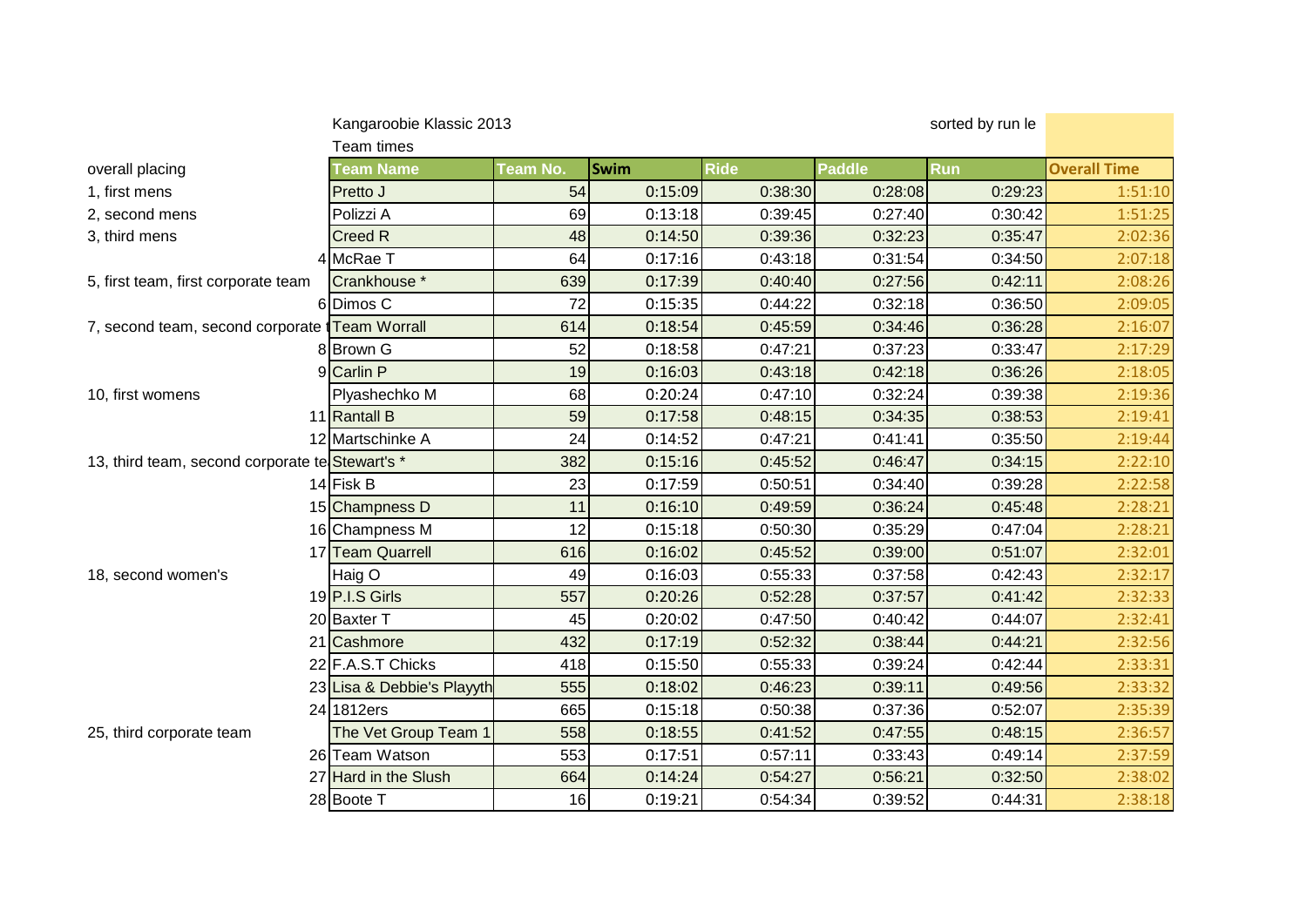| 29 Gordon P               | 47  | 0:20:31 | 0:47:58 | 0:49:34 | 0:41:35 | 2:39:38 |
|---------------------------|-----|---------|---------|---------|---------|---------|
| 30The M & Ns              | 556 | 0:20:52 | 0:56:49 | 0:40:47 | 0:41:11 | 2:39:39 |
| 31 R.L Sideburns          | 628 | 0:16:51 | 0:58:04 | 0:42:56 | 0:41:49 | 2:39:40 |
| 32 Bourke J               | 55  | 0:15:25 | 0:57:56 | 0:51:42 | 0:36:23 | 2:41:26 |
| 33 Thompson M             | 42  | 0:20:28 | 0:56:10 | 0:46:17 | 0:40:23 | 2:43:18 |
| 34 Allomes D              | 27  | 0:21:45 | 0:52:39 | 0:46:41 | 0:45:42 | 2:46:47 |
| 35 Boulton T              | 26  | 0:21:22 | 0:56:21 | 0:39:40 | 0:49:26 | 2:46:49 |
| 36 The Vet Group Team 2   | 559 | 0:18:26 | 1:05:39 | 0:48:08 | 0:34:47 | 2:47:00 |
| 37 Cooper G               | 30  | 0:17:29 | 0:53:20 | 0:59:08 | 0:37:33 | 2:47:30 |
| 38 Coco n Ethel           | 554 | 0:21:31 | 1:02:08 | 0:41:19 | 0:43:09 | 2:48:07 |
| 39 Princetown Store *     | 349 | 0:20:39 | 1:06:11 | 0:41:59 | 0:41:43 | 2:50:32 |
| 40 Timboon Tyre & Battery | 656 | 0:21:52 | 0:59:34 | 0:42:10 | 0:47:06 | 2:50:42 |
| 41 Guenther N             | 40  | 0:21:13 | 1:00:28 | 0:43:36 | 0:46:26 | 2:51:43 |
| 42 Suprun T               | 33  | 0:20:23 | 1:09:23 | 0:40:01 | 0:42:30 | 2:52:17 |
| 43 Edselius A             | 73  | 0:26:28 | 0:41:06 | 0:46:10 | 0:59:23 | 2:53:07 |
| 44 Team Mezzie            | 347 | 0:24:40 | 0:48:45 | 0:38:04 | 1:04:32 | 2:56:01 |
| 45 Cottonood Crazies      | 621 | 0:21:42 | 0:58:50 | 0:40:22 | 0:55:40 | 2:56:34 |
| 46 Fish n Speedo          | 663 | 0:23:00 | 0:56:15 | 0:51:47 | 0:46:21 | 2:57:23 |
| 47 Sardone A              | 32  | 0:28:23 | 0:52:48 | 0:51:40 | 0:44:47 | 2:57:38 |
| 48 Deppler M              | 70  | 0:19:18 | 0:55:32 | 0:58:13 | 0:45:10 | 2:58:13 |
| 49 Chamberlain D          | 29  | 0:24:21 | 1:03:11 | 0:42:54 | 0:47:49 | 2:58:15 |
| 50 Stapleton J            | 21  | 0:22:04 | 1:01:59 | 0:48:37 | 0:48:38 | 3:01:18 |
| 51 Peptide Enhancement    | 659 | 0:25:06 | 1:10:54 | 0:46:08 | 0:41:45 | 3:03:53 |
| 52 Thompson B             | 46  | 0:19:55 | 1:01:25 | 0:50:27 | 0:53:02 | 3:04:49 |
| 53 Roberts B              | 57  | 0:19:33 | 1:02:05 | 1:02:44 | 0:42:55 | 3:07:17 |
| 54 Rewton                 | 625 | 0:16:47 | 1:05:20 | 0:58:01 | 0:47:36 | 3:07:44 |
| 55 The B-Laws             | 398 | 0:28:18 | 0:56:11 | 0:46:21 | 1:00:29 | 3:11:19 |
| 56 Corangamite Cruisers   | 629 | 0:27:50 | 0:56:17 | 1:04:25 | 0:42:49 | 3:11:21 |
| 57 O'Shea P               | 20  | 0:17:42 | 1:08:08 | 0:54:22 | 0:53:12 | 3:13:24 |
| 58 O'Shea J               | 56  | 0:21:13 | 1:06:51 | 0:55:19 | 0:51:36 | 3:14:59 |
| 59Brown L                 | 35  | 0:21:10 | 1:03:00 | 0:59:41 | 0:53:55 | 3:17:46 |